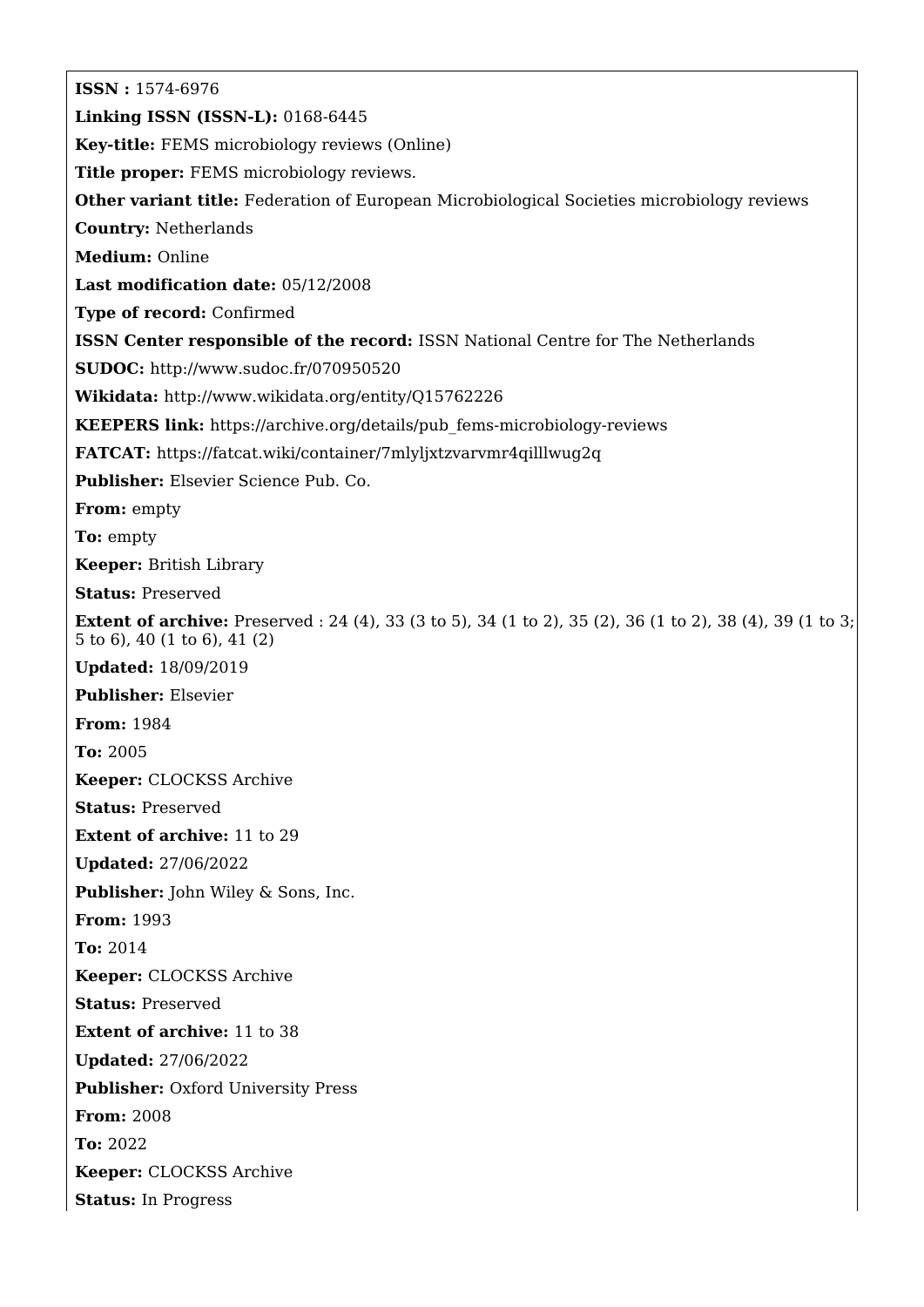**Extent of archive:** 32, 40, 42 to 46 **Updated:** 27/06/2022 **Publisher:** Oxford University Press **From:** 2009 **To:** 2017 **Keeper:** CLOCKSS Archive **Status:** Preserved **Extent of archive:** 33 to 39, 41 **Updated:** 27/06/2022 **Publisher:** Oxford University Press, UK **From:** 1992 **To:** 1995 **Keeper:** Internet Archive **Status:** Preserved **Extent of archive:** 103 to 17 **Updated:** 01/01/1970 **Publisher: Oxford University Press From:** 2008 **To:** 2020 **Keeper:** LOCKSS Archive **Status:** Preserved **Extent of archive:** 32 to 44 **Updated:** 27/06/2022 **Publisher: Oxford University Press From:** 2021 **To:** 2022 **Keeper:** LOCKSS Archive **Status:** In Progress **Extent of archive:** 45, 46 **Updated:** 27/06/2022 **Publisher:** Oxford University Press **From:** 2010 **To:** 2020 **Keeper:** Library of Congress **Status:** Preserved **Extent of archive:** 34 (1 to 6); 35 (1 to 6); 36 (1 to 6); 37 (1 to 6); 38 (1 to 6); 39 (1 to 6); 40 (1 to 6); 41 (Supp\_1, 1 to 6); 42 (1, 2); 43 (3, 5, 6); 44 (1) **Updated:** 08/04/2022 **Publisher:** John Wiley & Sons **From:** 1997 **To:** 2014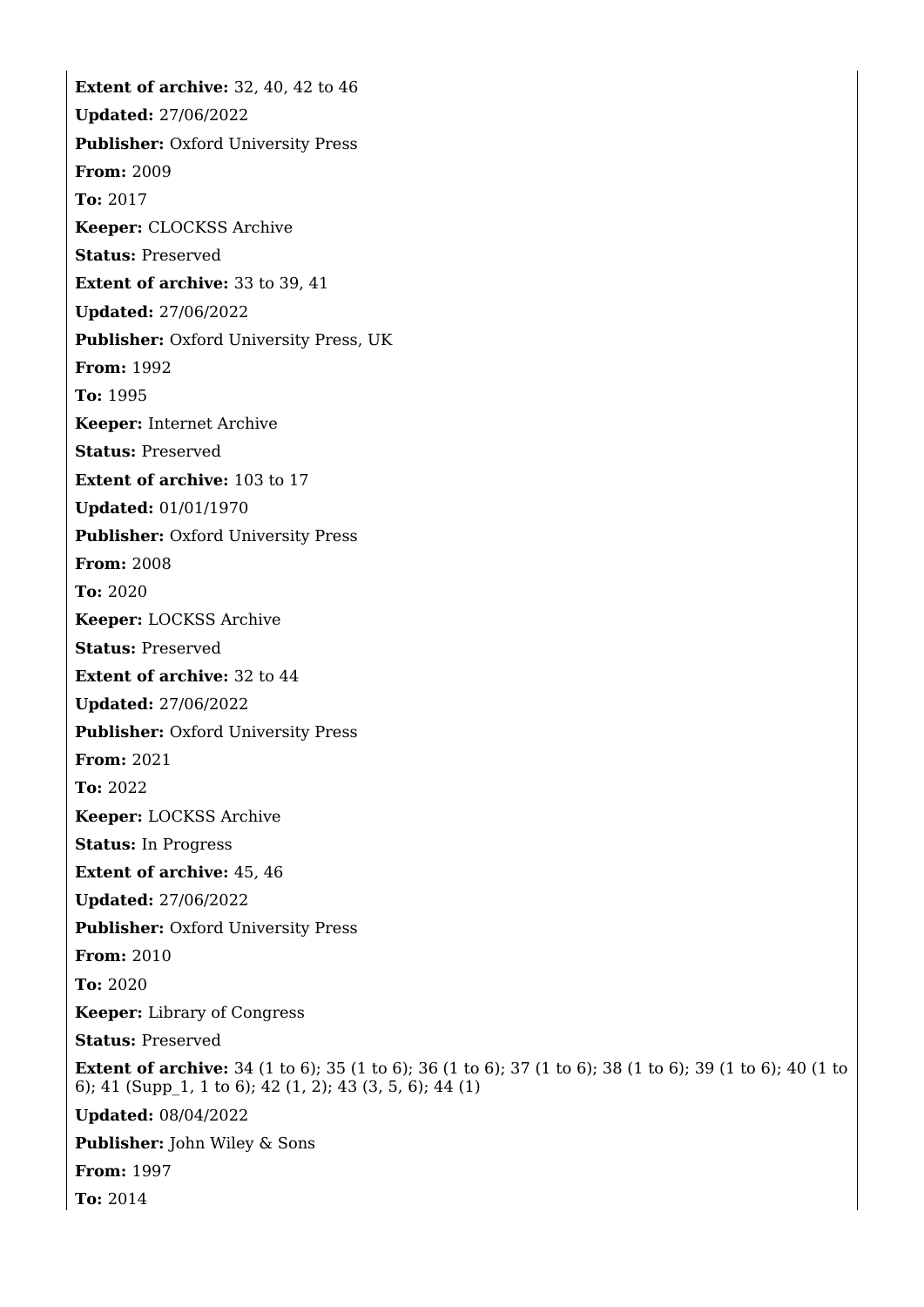## **Keeper:** National Digital Preservation Program, China

**Status:** Preserved

**Extent of archive:** Preserved : 2 (3?4); 3 (1 to 6); 19 (3, 4); 21 (1 to 4); 22 (1 to 5); 23 (1 to 5); 24 (1 to 5); 25 (1 to 5); 26 (1 to 5); 27 (1, 2?3, 4, 5); 28 (1 to 5); 29 (1 to 5); 31 (1 to 6); 32 (1 to 6); 33 (1 to 6); 34 (1 to 6); 35 (1 to 6); 36 (1 to 6); 37 (1 to 6); 38 (1 to 6)

**Updated:** 13/04/2022

**Publisher: Oxford University Press** 

**From:** 2007

**To:** 2020

**Keeper:** National Digital Preservation Program, China

**Status:** Preserved

**Extent of archive:** Preserved : 4 (1 to 6); 31 (1 to 6); 32 (1 to 6); 33 (1 to 6); 34 (1 to 6); 35 (1 to 6); 36 (1 to 6); 37 (1 to 6); 38 (1 to 6); 39 (1 to 6); 41 (Supp\_1, 1 to 6); 42 (1 to 6); 43; 44 (1 to 5); 45 (3)

**Updated:** 14/04/2022

**Publisher:** Oxford University Press

**From:** 1993

**To:** 2007

**Keeper:** National Library of the Netherlands

**Status:** Preserved

**Extent of archive:** Preserved : 11 (1-3, 4); 12 (1-3, 4); 13 (1, 2-3, 4); 14 (1 to 4); 15 (1, 2-3, 4); 16 (1, 2-3, 4); 17 (1-2, 3, 4); 18 (1, 2-3, 4); 19 (1 to 4); 20 (1-2, 3-4); 21 (1 to 4); 22 (1 to 5); 23 (1 to 5); 24 (1 to 5); 25 (1 to 5); 26 (1 to 5); 27 (1, 2-3, 4, 5); 28 (1 to 5); 29 (1 to 5); 30 (1 to 6); 31 (1, 2, 4 to 6)

**Updated:** 19/06/2022

**Publisher:** Elsevier

**From:** 1993

**To:** 2005

**Keeper:** Portico

**Status:** Preserved

**Extent of archive:** Preserved : 11 (1-3, 4); 12 (1-3, 4); 13 (1, 2-3, 4); 14 (1 to 4); 15 (1, 2-3, 4); 16 (1, 2-3, 4); 17 (1-2, 3, 4); 18 (1, 2-3, 4); 19 (1 to 4); 20 (1-2, 3-4); 21 (1 to 4); 22 (1 to 5); 23 (1 to 5); 24 (1 to 5); 25 (1 to 5); 26 (1 to 5); 27 (1, 2-3, 4, 5); 28 (1 to 5); 29 (1 to 5)

**Updated:** 04/06/2022

**Publisher:** John Wiley & Sons, Inc.

**From:** 1993

**To:** 2014

**Keeper:** Portico

**Status:** Preserved

**Extent of archive:** Preserved : 11 (1-3, 4); 12 (1-3, 4); 13 (1, 2-3, 4); 14 (1 to 4); 15 (1, 2-3, 4); 16 (1, 2‐3, 4); 17 (1‐2, 3, 4); 18 (1, 2‐3, 4); 19 (1 to 4); 20 (1‐2, 3‐4); 21 (1 to 4); 22 (1 to 5); 23 (1 to 5); 24 (1 to 5); 25 (1 to 5); 26 (1 to 5); 27 (1, 4, 5); 28 (1 to 5); 29 (1 to 5); 30 (1 to 5); 31 (1 to 6); 32 (1 to 6); 33 (1 to 6); 34 (1 to 6); 35 (1 to 6); 36 (1 to 6); 37 (1 to 6); 38 (1 to 6)

**Updated:** 04/06/2022

**Publisher: Oxford University Press**